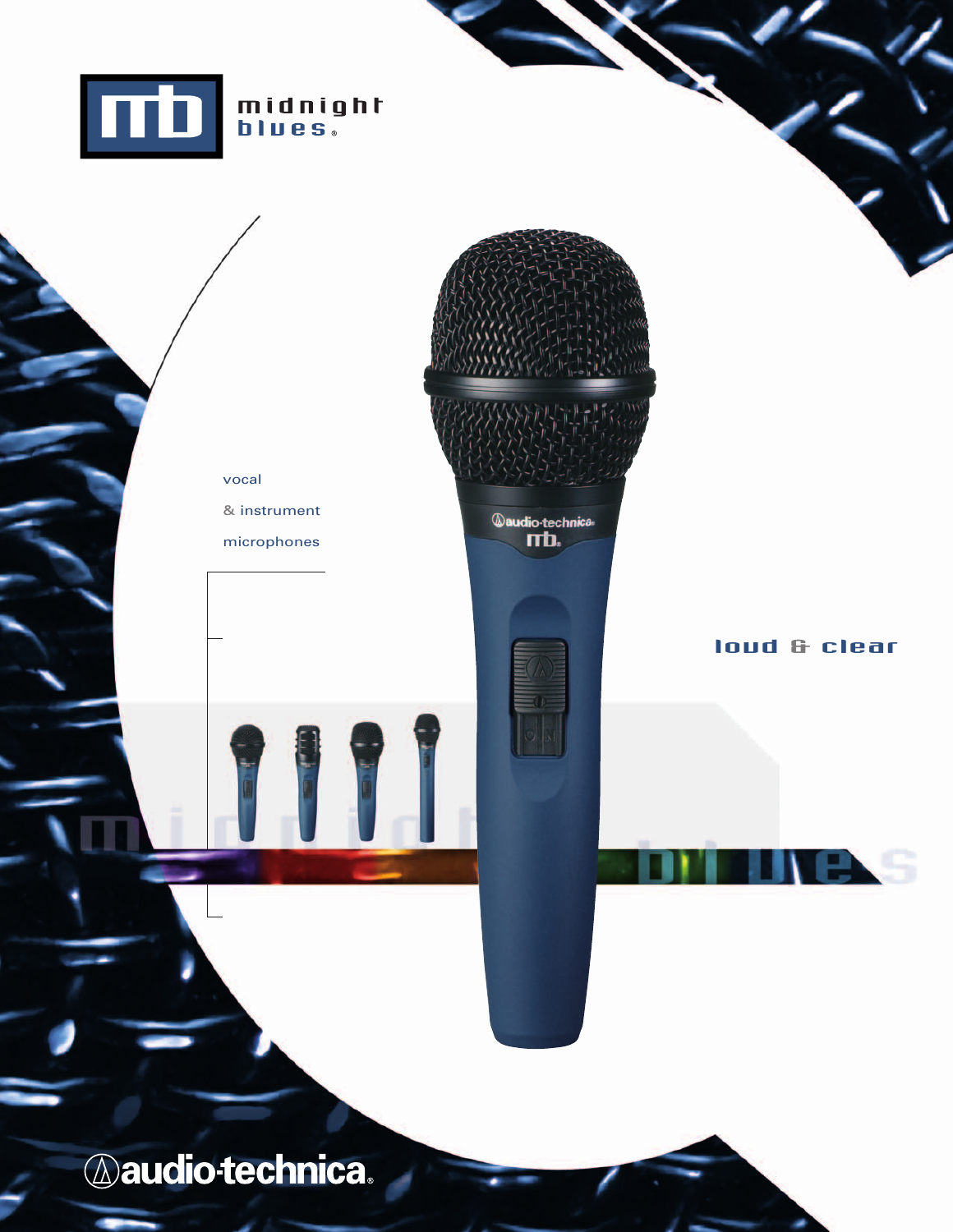

### vocal mic

**MB 1k** 

### make an impact

Meet the industry standard in affordable vocal and instrument microphones: Audio-Technica's Midnight Blues Series.

Midnight Blues' all-metal construction says quality. But you have to hold these mics to feel the difference. Go ahead—take Midnight Blues for a test drive. We've engineered the velvety finish\* for a secure, comfortable grip. Even more important, the ultra-soft-touch surface minimizes mechanical noise, so nothing comes between your sound and your audience.

The high-output design says performance. But you have to hear these mics to get the message. Truly a standout in its class, Audio-Technica's Midnight Blues Series is tuned to make an impact: clarifying the intensity of vocals, instruments and spoken words. High volumes come through without distortion —and even subtle nuances are clean and precise.

Distinctive styling sets Midnight Blues apart from all other mics in their class. But you have to see them to believe the difference. Their smoky, midnight blue stands out from the crowd. Sealed magnetic reed switches on all dynamic models are contoured to fit the mic's sleek profile—and to feel right at home in your hand.

You don't have to spend a fortune to cut through the mix and make a statement. Begin your journey with a smart-priced pro: Midnight Blues. Finally, your voice<br>Begin your journey with a smart-priced pro: Midnight Blues. Finally, your voice<br>is out there. And you're coming through loud & clear.

\* Soft-touch finish is standard on Midnight Blues models MB 2k, MB 3k and MB 4k



for high-output performance on a budget-midnight blues. Available accessories include a stand clamp, threaded adapter, 15' cable and protective pouch. For included accessories, see individual model listings.



### **FEATURES**

High-output design for vocals that cut through the mix

Unidirectional dynamic element design

Rugged all-metal construction

Hi-ENERGY® neodymium magnet for improved output and transient response

Silent on-off operation thanks to MagnaLock™ switch design

Corrosion-resistant contacts from gold-plated XLRM-type connectors

### INCLUDES;

AT8470 Quiet-Flex™ stand clamp, 5 /s"-27 to <sup>3</sup>/s"-16 threaded adapter. Also available with 15' cable as MB1k/c.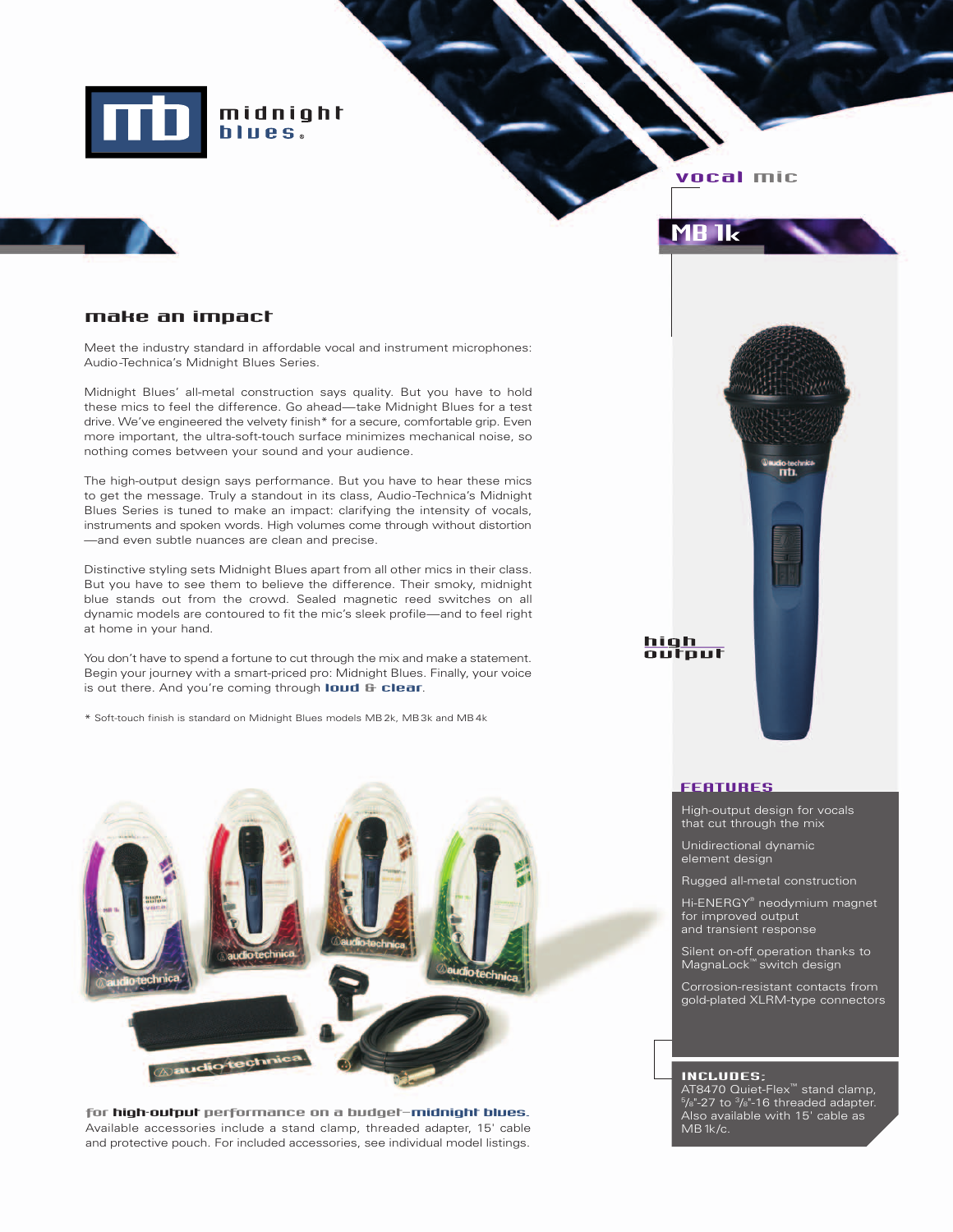





Tailored frequency response for optimal instrument reproduction

Unidirectional dynamic element design

Rugged all-metal construction

Hi-ENERGY® neodymium magnet for improved output and transient response

Soft-touch finish reduces mechanical noise

Silent on-off operation thanks to MagnaLock™ switch design

Corrosion-resistant contacts from gold-plated XLRM-type connectors

### INCLUDES;

AT8470 Quiet-Flex™ stand clamp,<br><sup>5</sup>/s"-27 to <sup>3</sup>/s"-16 threaded adapter, protective pouch. Also available with 15' cable as MB 2k/c.

Extended frequency response for optimal vocal reproduction

Unidirectional dynamic element design

Rugged all-metal construction

Hi-ENERGY® neodymium magnet for improved output and transient response

Soft-touch finish for a secure, comfortable grip

Silent on-off operation thanks to MagnaLock™ switch design

Corrosion-resistant contacts from gold-plated XLRM-type connectors

### INCLUDES;

AT8470 Quiet-Flex™ stand clamp,<br><sup>5</sup>/8"-27 to <sup>3</sup>/8"-16 threaded adapter, protective pouch. Also available with 15' cable as MB 3k/c.

# instrument mic vocal mic condenser mic

net est.<br>Titul



## FEATURES FEATURES FEATURES

Condenser design for studio-quality vocal and instrument applications

Extended response for smooth, natural sonic characteristics

Rugged all-metal construction and on/off switch

Soft-touch finish for a secure, comfortable grip and reduced mechanical noise

Battery/phantom operation for maximum versatility

Corrosion-resistant contacts from gold-plated XLRM-type connectors

### INCLUDES;

AT8405a stand clamp, battery,  $5\frac{1}{8}$ -27 to  $3\frac{1}{8}$ -16 threaded adapter, protective pouch. Also available with 15' cable as MB4k/c.